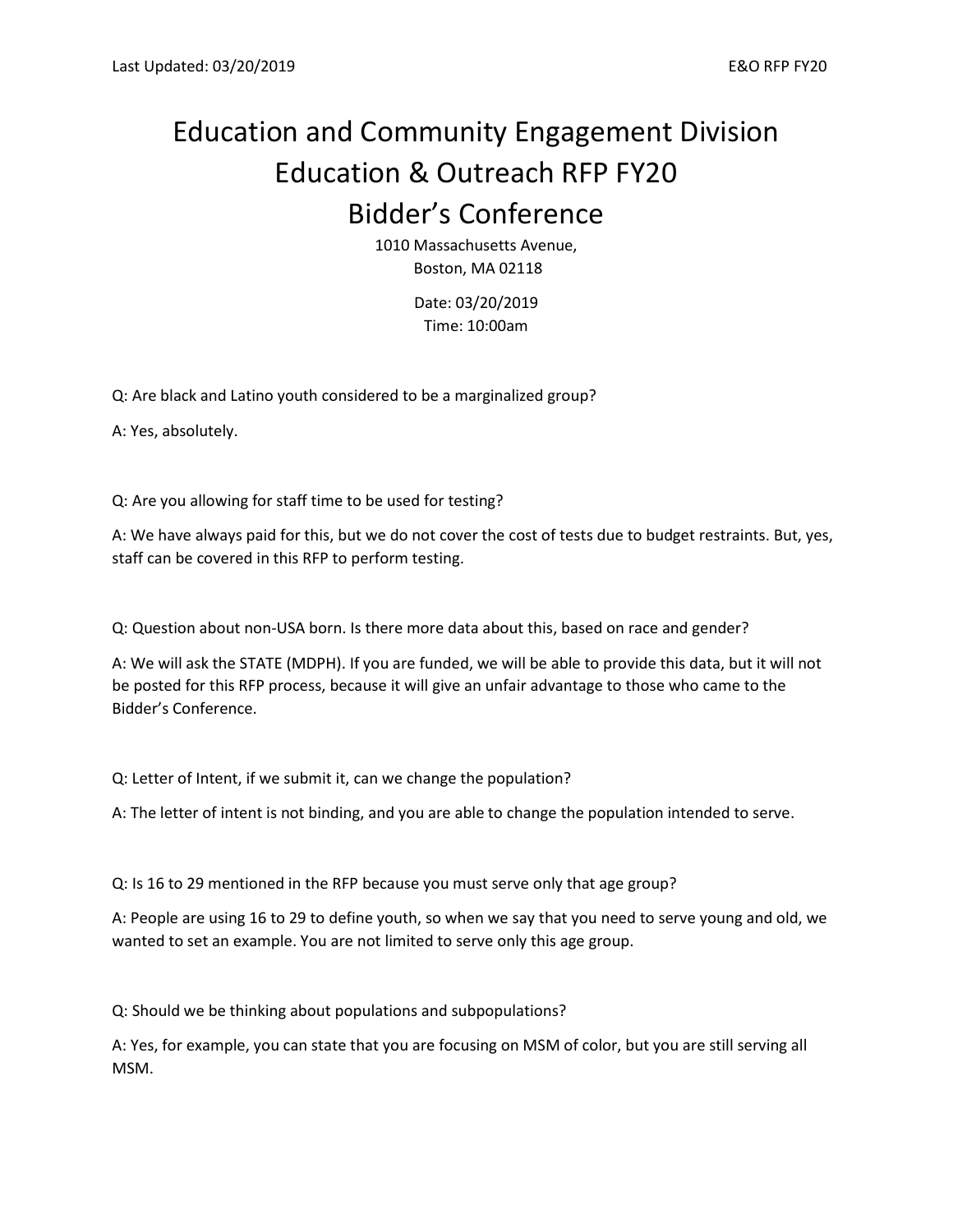Q: Can an agency proposal be disease specific, to serve various populations?

A: Yes.

Q: Will there only be one agency funded for HIV and IDU intervention?

A: At least one agency will be funded.

Q: Could you provide an example how an agency can propose addressing multiple diseases?

A: This proposal would be population driven.

Q: For the prevention case management, can you have a targeted population?

A: Yes.

Q: Can an agency apply for a Mini grant, and then subcontract with another agency for a Mini or Major grant?

A: Yes, but you are not guaranteed to be funded.

Q: Can an agency potentially get a Major and a Mini grant?

A: Yes, but it is unlikely. You will need to make a strong case.

Q: Are these multiple year awards?

A: The grant is a three-year grant; Continuation of funding is depended on availability of funds, and performance.

Q: If you do apply to a Major and a Mini grant, will that require 2 letters of intent?

A: Yes.

Q: Does a program require to have be fully staffed July 1?

A: The expectation will be that the program is ready to launch by July  $1^{st}$ . While it is not required that every position be filled, trained staff must be in place to begin in July 1.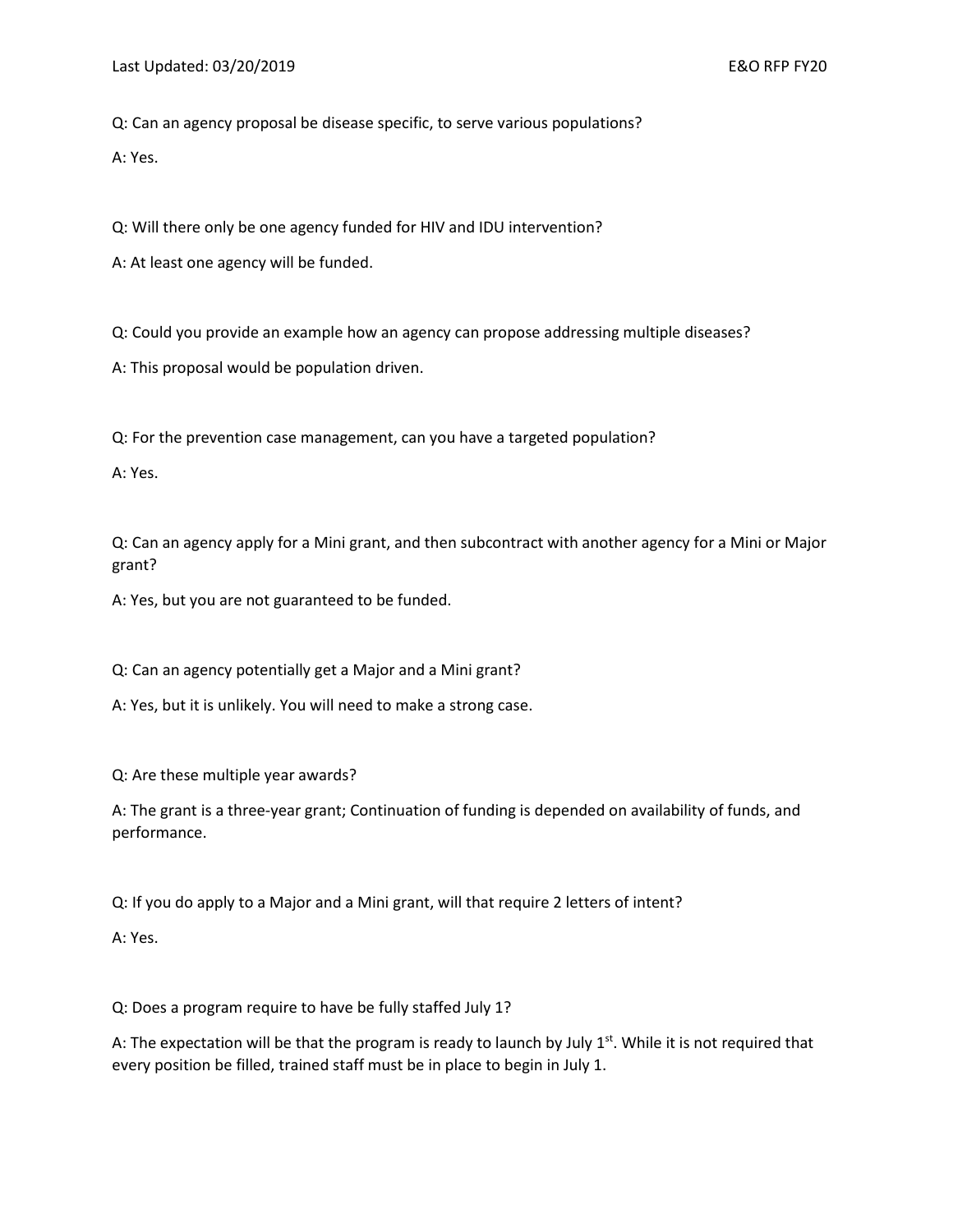Q: The Major grant section indicates the page limit is between 12 and 15, while the instructions say 20, is this accurate?

A: The 12-15 pages refers to the maximum length of the narrative. With the 5 required tables, it brings it to 20 pages.

Q: Does the Scope of Work count against the page limit?

A: No, it's an attachment. Attachment does not count to the final page count.

Q: Available document is in a PDF, will a document in WORD be acceptable.

A: Yes.

Q: Do we have to add page numbers to the attachments?

A: No, but they should be in order as listed on the checklist.

Q: Are supplies for testing allowed?

A: Yes.

Q: Will evaluation staff be allowed?

A: Yes, but with a very limited FTE.

Q: Will syringe services be allowed?

A: Yes, as part of a larger comprehensive intervention.

Q: Can you provide an estimate of appropriate breakdown of staffing vs. marketing?

A: No, we are not able to provide this.

Q: HIV screening is not reimbursable, are there other medical services that would not be covered?

A: We cannot use funds for treatment. However, testing to make sure that it would be safe to start someone on medication will be considered.